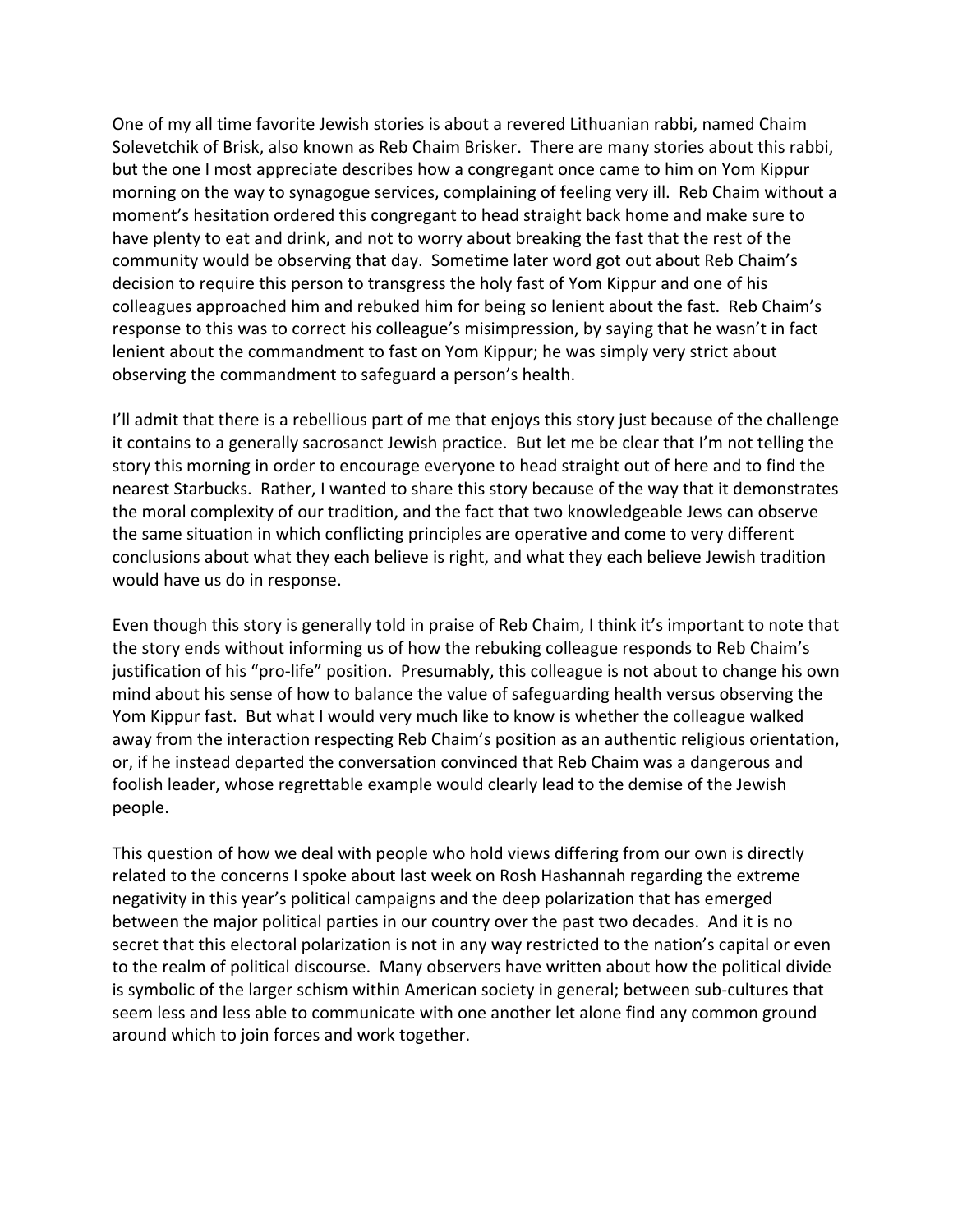On Rosh Hashanah I suggested that Jewish tradition potentially offered an alternative model of how to engage in passionate debate without losing our sense of respect for, and our sense of connection to, the people on the opposing side. However, I recognized that I had uncovered very little in the way of analysis or explanation for why our society seemed to be moving further from
civil
engagement
and
what
might
be
done
to
stem
the
tide.

In the intervening days, as I continued to have discussions about this both inside and outside of Kol HaLev, I had the good fortune of learning about the existence of a movement within the discipline
of
Moral
Psychology
that has
come
up
with
a
fascinating
and
challenging
hypothesis that may shed some light on why not only our nation, but our world seems to have become such
a
place
of
cultural
and
religious
conflict.

This
school
of
thought,
called
Moral
Foundations
Theory,
locates
the
root
of
our
problem
in
the way we tend to form moral judgments about attitudes and behaviors that are outside of our personal
sensibilities
and
expectations.

There
are
three
key
arguments
that
these
theorists make
which
form
the
basis
of
their
perspective.

The first of these three key insights involves recognizing the role that rationality or reason seems to play in the process of forming our moral judgments, as well as the role it actually plays.

For
many
years,
the
study
of
moral
psychology
and
moral
development
has
been
based on the assumption that the process of arriving at a moral position is, in the main, based on our rational
faculties.

The
most
prominent
theorists
of
moral
development,
Jean
Piaget
and
Lawrence
Kohlberg,
were certain
that
morality
was
closely
tied
to
the
development
of
our
cognitive
capacities,
most specifically
our
capacity
for
logic
and
abstract
thought.

From
that
perspective
therefore,
as children
grow
into
adolescents
and
then
into
adulthood,
their
potential
for
higher
levels
of moral
reasoning
increases
along
with
their
powers
of
cognition.

The school of Moral Foundations Theory argues, in contrast to Piaget and Kohlberg, that the most basic moral sensibilities in human beings are intuitive and pre-rational, regardless of our level of cognitive development, and that in the vast majority of situations, we first arrive at a moral
position,
and
only
afterwards,
use
our
rational
faculties
to
justify
the
position
that
we've already
made
an
intuitive
commitment
to.

So, if this insight is accurate, then chances are that our own perspectives on such questions as the
relative
importance
of
protecting
the
environment,
the
appropriateness
of
government involvement in structuring our healthcare delivery system, and yes, who we think should be the
next
president
of
the
United
States,
are
not
ones
that
we
reasoned
our
way
into. Rather, they are positions that we intuitively gravitated towards and can now probably justify with many kinds of rational arguments, but it is likely not our logic that got us there in the first place.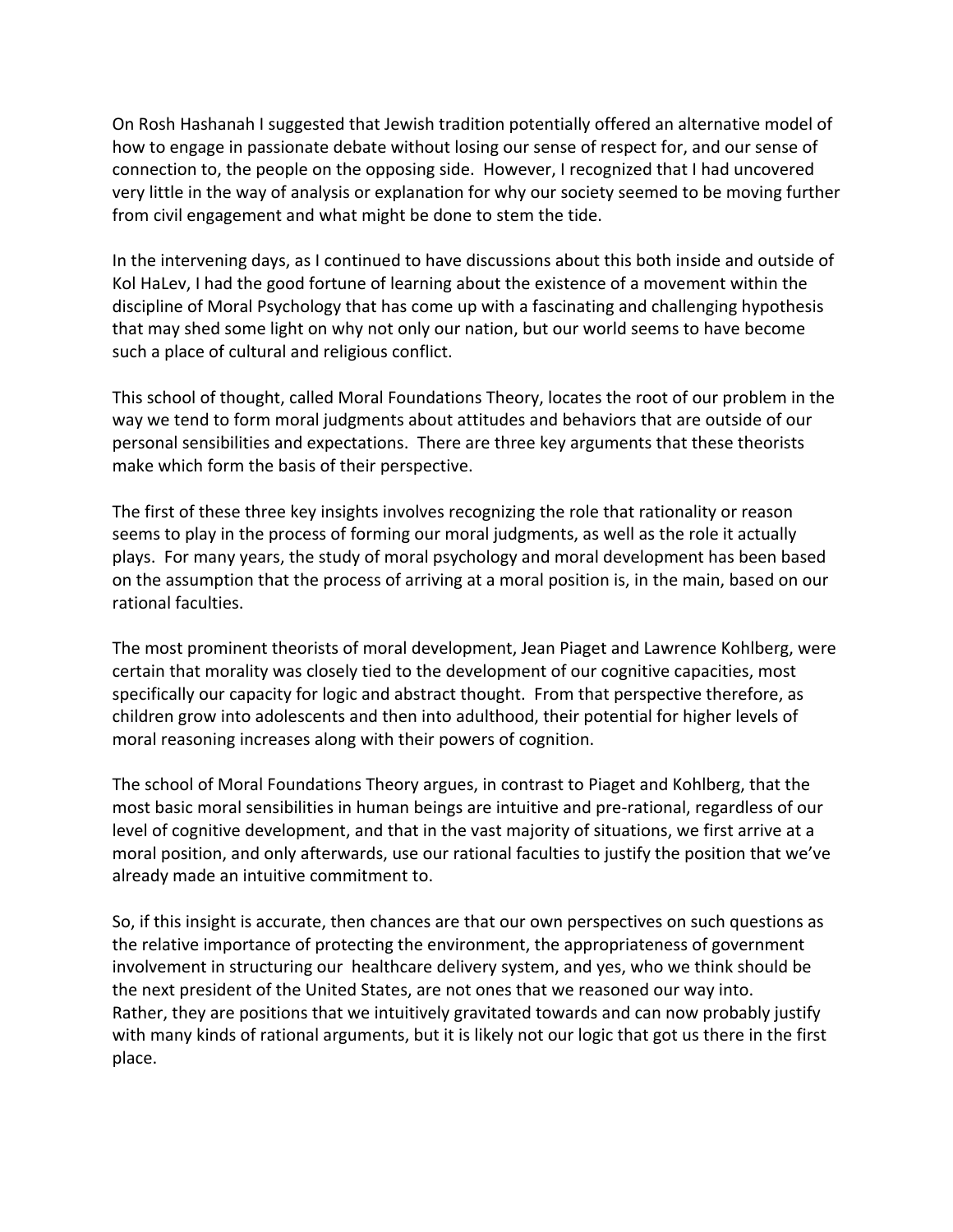The second insight has to do with our assumptions about the scope of the legitimate moral universe.
Moral
Foundations
Theory
does
not
argue
for
moral
relativism,
but
it
does
contend, as its name suggests, that there exists a range of moral matrices or foundations in human life, and that these moral foundations grow directly out of the core evolutionary challenges that we, as
a
species,
have
faced
over
the
past
two
hundred
thousand
years.

Different
cultures
tend
to select or embrace unique combinations from this moral palette and this results in the development
of
diverse
moral
languages
and
sets
of
concerns
that
don't
always
translate
so easily between one culture and another, or between one community and another.

Some combinations tend to prioritize the value and dignity of the individual, while others place more
emphasis
and
the
value
and
well
being
of
the
community.
Some
combinations
include dimensions of sanctity or divinity in their moral frameworks, while others explicitly exclude these
dimensions.

To take an easy example of this last category from our own tradition, there are some Jewish people on the traditional end of the religious spectrum who would very comfortably argue that is
categorically
wrong
for
a
Jewish
person
to
consume
meat
and
dairy
foods
together
at
the same meal, unless of course there are mitigating circumstances in which not doing so would somehow
put
that
individual's
life
at
risk.

On the other hand, there are few if any members of Kol HaLev that would be comfortable with that
assertion.
Our
tendency
would
be
to
argue
that
the
decision
about
whether
to
observe
the laws of Kashrut in one's own life should be up that individual and not placed in the category of being a moral imperative. By extension, much of what we would relegate to the realm of personal
preference
when
it
comes
to
religious
rituals
or
customary
practices
would
be
seen
by more traditionally minded people as including the moral dimension of Divine sanction.

Moral
Foundations
Theory
sees
this
tension
as
one
among
many
that
represent
the
genuine and enduring moral diversity of the human race; a diversity that we will have to learn how to manage
and
leverage
as
we
co‐create
our
future
together.

The third and final key insight of Moral Foundations Theory is related to and builds upon the first two. It asserts that moral frameworks have the dual capacity to bind like minded groups of people
together
in
a
powerful
way,
and
simultaneously
to
blind
those
same
people
to
the possibility of other equally legitimate moral perspectives. We get tremendous positive reinforcement
from
a
sense
of
belonging
to
a
group
that
shares
an
outlook
on
the
world, especially when there are other groups we can point to that represent a competing and, we often
think,
inferior
point
of
view.
Our
minds
naturally
tend
to
resist
the
possibility
that
there
is more than one truly authentic moral framework out there, and we want to believe that this framework is the one with which we most identify. Seeing the reality of multiple moral viewpoints is similar to the challenge of viewing one of those well known optical illusions, such as the one that depicts both an older woman and a younger one, where we know clearly that a single illustration contains more than one image, but it's nearly impossible to perceive both images
at
the
same
time.